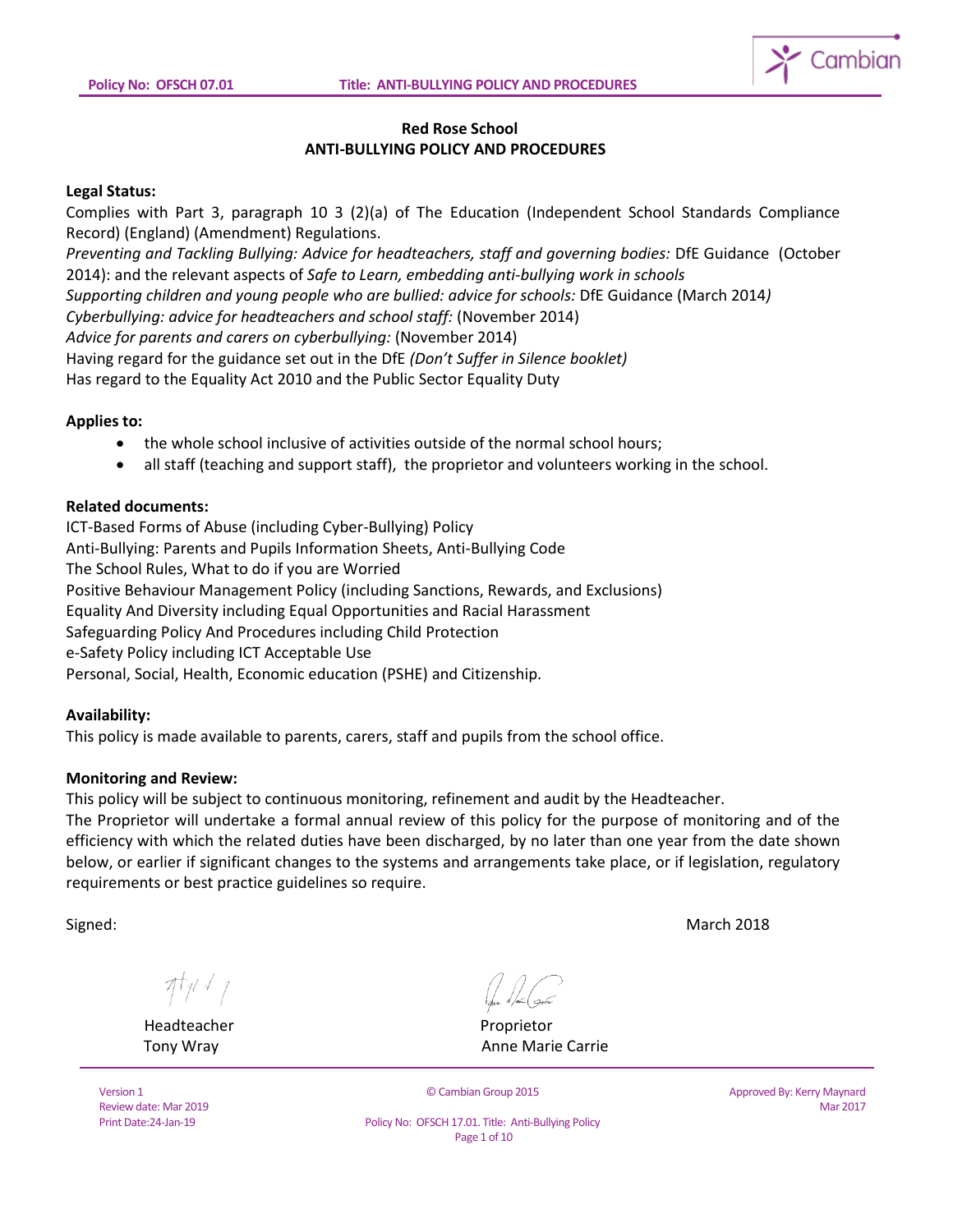

### **Principles - Aims and Objectives**

At Red Rose School we seek to create a culture in which bullying of any kind, either against pupils or adults is not accepted by any member of the school community. Bullying of any kind can threaten both the mental health and educational progress of our pupils. Red Rose School enables all members of the school community to understand what constitutes bullying. We make it clear to pupils, staff and parents that bullying is completely unacceptable. We strongly believe, as part of our behaviour policy, that our pupils have the right to study in a safe, supportive and secure environment, free from physical threats, verbal taunts and any form of harassment. Incidents of bullying threaten this and cause enormous stress to victims. We are therefore strongly committed to the avoidance of bullying in all its forms. We provide a clear framework for dealing with incidents of bullying, ensuring that bullies are dealt with swiftly and firmly. Our straightforward procedures make it easy to report bullying, including cyber bullying and bullying outside of school. Therefore if bullying does occur, all pupils should be able to tell, and know that incidents will be dealt with promptly and effectively. All adult members of our school community should be vigilant in recognising that bullying is taking place, and deal with it thoroughly and with sensitivity. Our aim is to promote positive relationships amongst all members of the school community and to develop a culture in which individuals are listened to and their concerns taken seriously. Records are kept to evaluate the effectiveness of the approach or to enable patterns to be identified.

We believe that the principle means of prevention is through the maintenance of conditions where bullying is less likely to flourish and is more easily detected. All pupils are known to us personally and it is therefore easier for us to detect signs of possible distress. Moreover, we feel that it is important that pupils have free and informal access to the Headteacher and other staff. This can be seen in the procedures we adopt. However, a formal anti-bullying policy is of utmost importance. We aim to promote a transparency in human relationships so that children, by default, are held to account for the feelings they may evoke in others. This policy applies to all Red Rose School activities both on and away from the school site. In the event of bullying taking place among the staff, the Headteacher should be informed and appropriate decisions made with possible reference to the relevant school Employment Policies and Procedures. Accusations of bullying of a pupil (pupils) by members of staff will be investigated thoroughly. Each pupil is treated fairly and with respect. Members of staff to whom disclosures are made should initiate the following procedures themselves and/or consult with the relevant staff as appropriate. All disclosures, whether from a pupil, a parent, a member of staff or a volunteer should be taken seriously and treated with sensitivity. The victim(s) should be made aware that their safety is considered to be of paramount importance.

We are a *TELLING School. This means that anyone who knows that bullying is happening is expected to tell the staff.* Posters to this effect are displayed in the school. All adult members of our school community should be vigilant to recognise where bullying is taking place, and deal with it thoroughly and with sensitivity. Records are kept to evaluate the effectiveness of the approach or to enable patterns to be

© Cambian Group 2015

Policy No: OFSCH 17.01. Title: Anti-Bullying Policy Page 2 of 10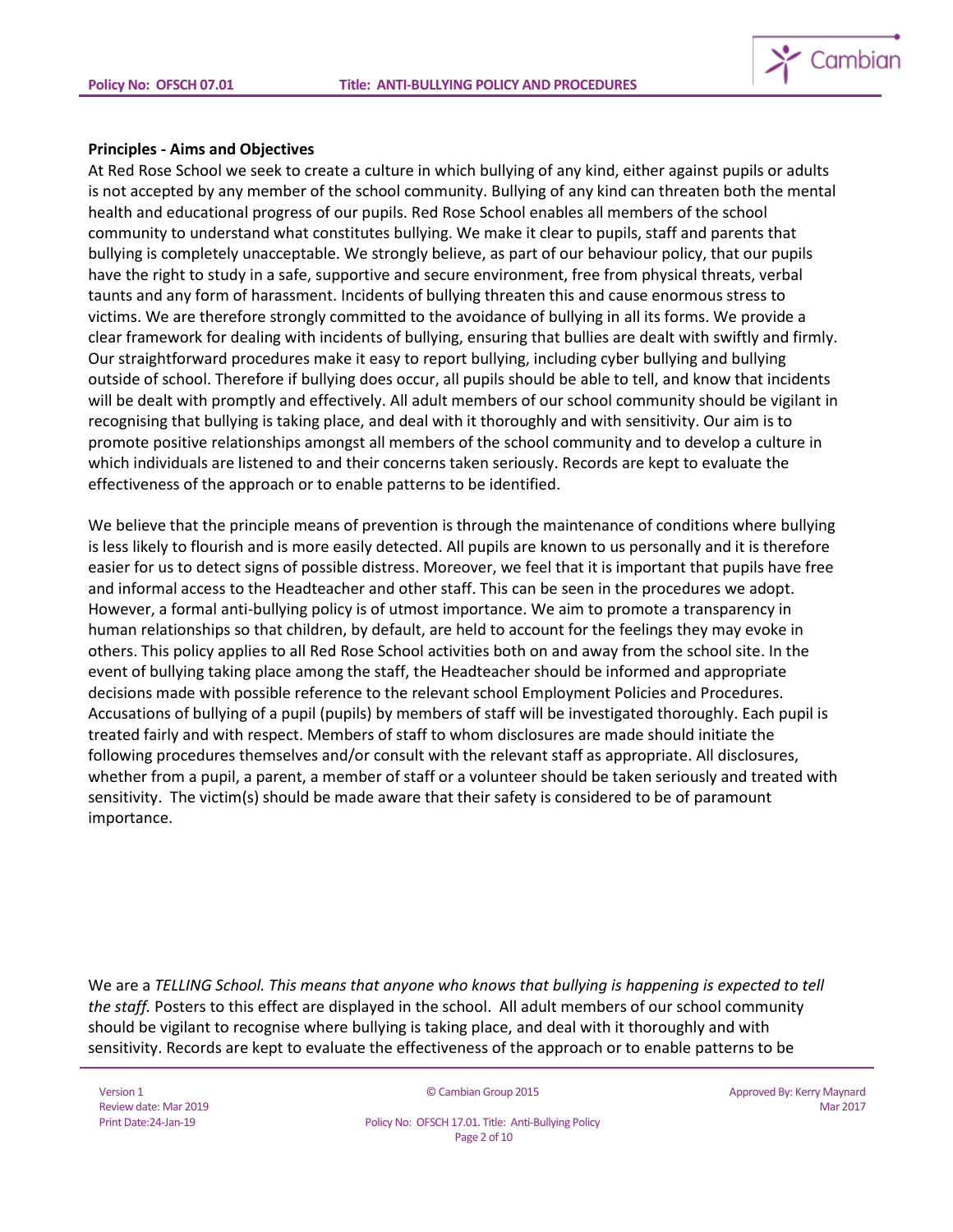

identified.

### **Definition of Bullying**

Bullying can be defined as a deliberate, unprovoked and a repeated (over time) action to intentionally humiliate, threaten, frighten or hurt an individual or group physically or emotionally. It is often motivated by prejudice against particular groups, for example, on grounds of race, religion and belief, culture, sex, gender, homophobia, special educational needs and disability *(*as defined in the *Equality Act 2010),* or because a child is adopted or is a carer. It may occur directly or through cyber-technology such as social websites, mobile phones, text messages, photographs and email. Bullying can occur through several types of anti-social behaviour. A feature of bullying in schools is that its existence is not always immediately known or suspected by those in authority. The school recognises the seriousness of both physical and emotional bullying in causing psychological damage and even suicide. Although bullying in itself is not a specific criminal act in the UK, some types of harassing or threatening behaviour or communications could be a criminal offence; for example, under the Protection from Harassment Act 1997, the Malicious Communications Act 1988, the Communications Act 2003 and the Public Order Act 1986. If our staff considers that an offence may have been committed, we will seek assistance from the police. As part of our Behaviour Policy Red Rose School believes that all children and adults have the right to live in a supportive, caring environment in which pupils feel safe and free from bullying and harassment that may include cyberbullying and prejudice-based bullying related to special educational need, sexual orientation, sex, race, religion and belief, gender reassignment or disability (as defined in the Equality Act 2010), and the use of discriminatory language.

## **Bullying can be:**

*Emotional (indirect bullying) including isolation of others by a refusal to co-operate with them and exclusion*  - being unfriendly, excluding, tormenting (e.g. hiding books, threatening gestures), deliberately excluding from social groups or an activity by refusal to sit next to/ talk to/ work/ co-operate with others and refusal to follow staff instructions to do the above, or malicious rumours, e-mails or text messages, and also exclusion from play/discussions etc. with those whom they believe to be their friends.

*Physical harm or its threat including the abuse of personal property* – jostling, serious fighting, pushing, kicking, hitting, taking or hiding belongings, punching or any use of violence; deliberately destroying or damaging work or possessions or removing personal property, use of weapons/threatening use of weapon (or any object which could be used as a weapon), intimidation through physical gestures and actions.

*Cyber* – not occurring face to face but rather through electronic means including, but not limited to, social networking sites, internet and intranet sites, email, instant messaging, by mobile phone including through text messages and phone calls, photographs both real and manipulated and so on. For more details of this see the specific ICT-Based forms of abuse (including Cyber Bullying) Policy.

*Racist* - Bullying directed at individuals of a certain race, culture, ethnicity, language, faith, community, national origin or national status. The distinctive feature of racist bullying is that the victim is attacked not as an individual but as the representative of a family, community or group. This is an area where schools are required to keep statistics about incidents.

*Cultural* – focusing on and/or playing off perceived cultural differences or similar.

*Sexist* – covers a wide range of behaviour from name calling to physical sexual assault. It is the use of sexual language or negative stereotyping on the basis of gender.

*Sexual* - is unwanted or inappropriate physical contact or sexual innuendo.

*Homophobic* - This is bullying which is directed towards people who are openly gay, bisexual, are perceived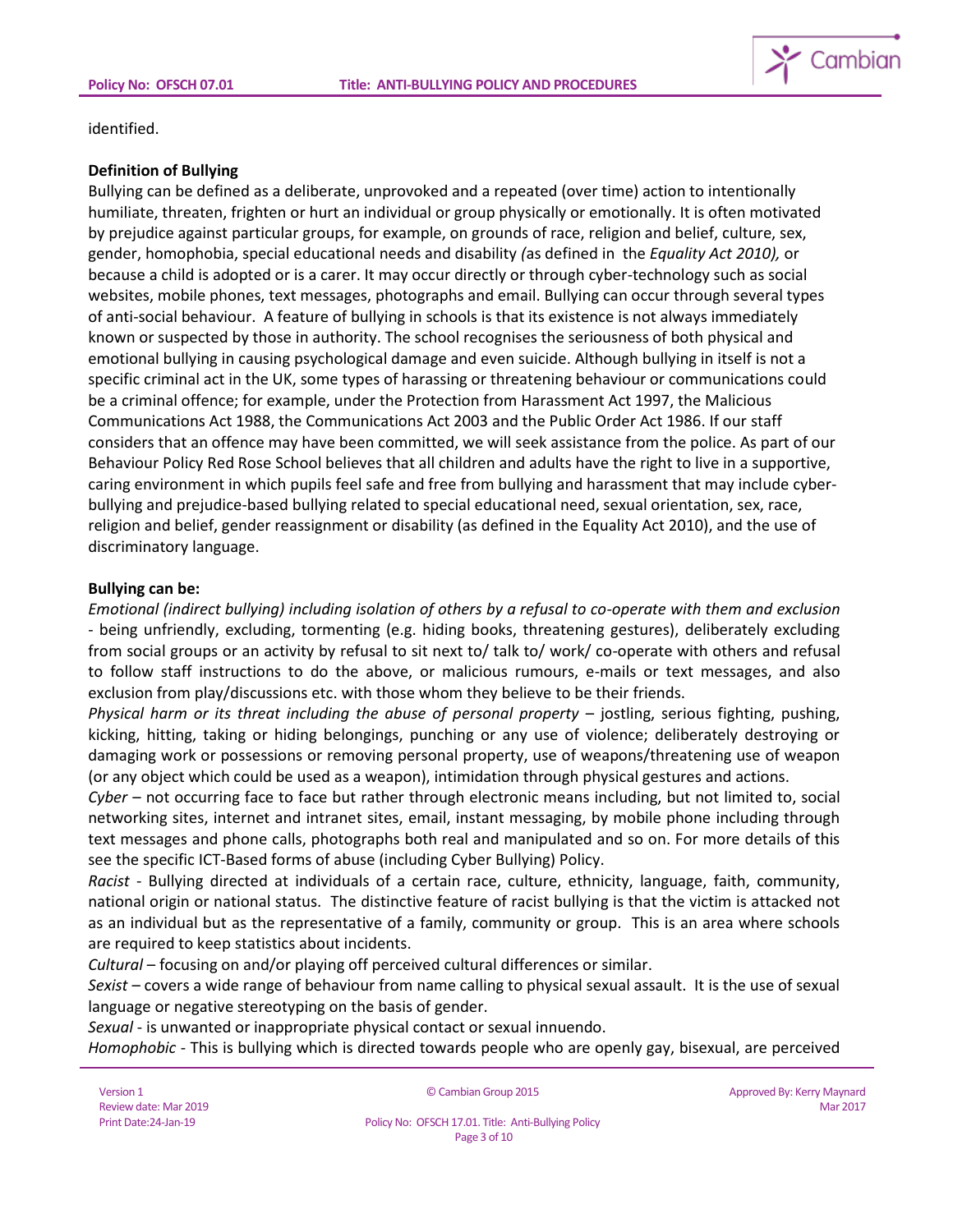

as gay, or show characteristics. Heterosexual young people subject to homophobic bullying are less reluctant to report it as this may enforce the stereotypical way that they are already viewed by others so sensitivity and positive support is required for victims.

*Religious* – Attacking faith, belief, religious practice or custom.

*Special Educational Needs and Disability* – remarking upon, drawing attention to, or discriminating against persons with physical disabilities or learning difficulties or other identified special educational needs such as emotional and behavioural disabilities (EBD) and Specific Learning Difficulties (SLD) - (Dyslexia, Dyscalculia and Dyspraxia.

*Verbal* - Name-calling, sarcasm, spreading rumours, making snide comments, teasing, humiliating others, threatening others, inciting others to humiliate and threaten others.

*Written* – Spreading rumours, writing or printing unkind or malicious on paper.

Bullying can take place between pupil and pupil, staff and staff and staff and pupil. We consider the pastoral care of the pupils and staff to be of prime importance. In class, this role largely rests with the class teacher. It is school policy that any misdemeanour will be dealt with by the member of staff present when it occurs, whether in the playground, classroom, cloakroom or any part of the school. A common code of behaviour is expected from everyone at Red Rose School (see Behaviour Policy). All staff and volunteers at Red Rose School are expected to treat each other with a professional level of respect. The term 'bullying' is commonly associated with acts of violence but non-physical bullying is experienced by many pupils at some period during their school career. We believe that all children and staff should be able to work and play without any fear of being bullied by any other person. Bullying is not tolerated and all accusations are to be taken seriously and dealt with. Bullying can take place between pupil and pupil, staff and staff and staff and pupil. We consider the pastoral care of the staff and children to be of prime importance. In class this role largely rests with the class teacher. It is school policy that any misdemeanour will be dealt with by the member of staff present when it occurs, whether in the playground, classroom, cloakroom or any part of the school. A common code of behaviour is expected from everyone in the school (see Behaviour Policy). All staff and volunteers at Red Rose School are expected to treat each other with a professional level of respect.

## **Signs of Bullying and Staff Awareness**

The term 'bullying' is commonly associated with acts of violence, but non-physical bullying is experienced by most pupils at some period. All staff must be alert to the signs of bullying. These may include:

- Unwillingness and reluctance to return to school, displays of excessive anxiety, becoming withdrawn or unusually quiet with signs of distress and low esteem;
- Peers to have been copied, interfered with or spoilt by others, excuses for work not done and books, bags and other belongings suddenly go missing, or are damaged;
- a change in established habits (e.g. giving up music lessons, change to accent or vocabulary) psychological damage, unexplained tearfulness; and diminished levels of self-confidence;
- frequent visits to Reception with symptoms such as stomach pains, headaches and so on;
- a pattern of minor illnesses and health problems, unexplained cuts and bruises, health problems, frequent absences, erratic attendance and late arrivals to class along with excuses for work not done;
- choosing the company of adults;
- Missing property;
- Is afraid to use the internet or mobile phone, is nervous and jumpy when a cyber-message is received;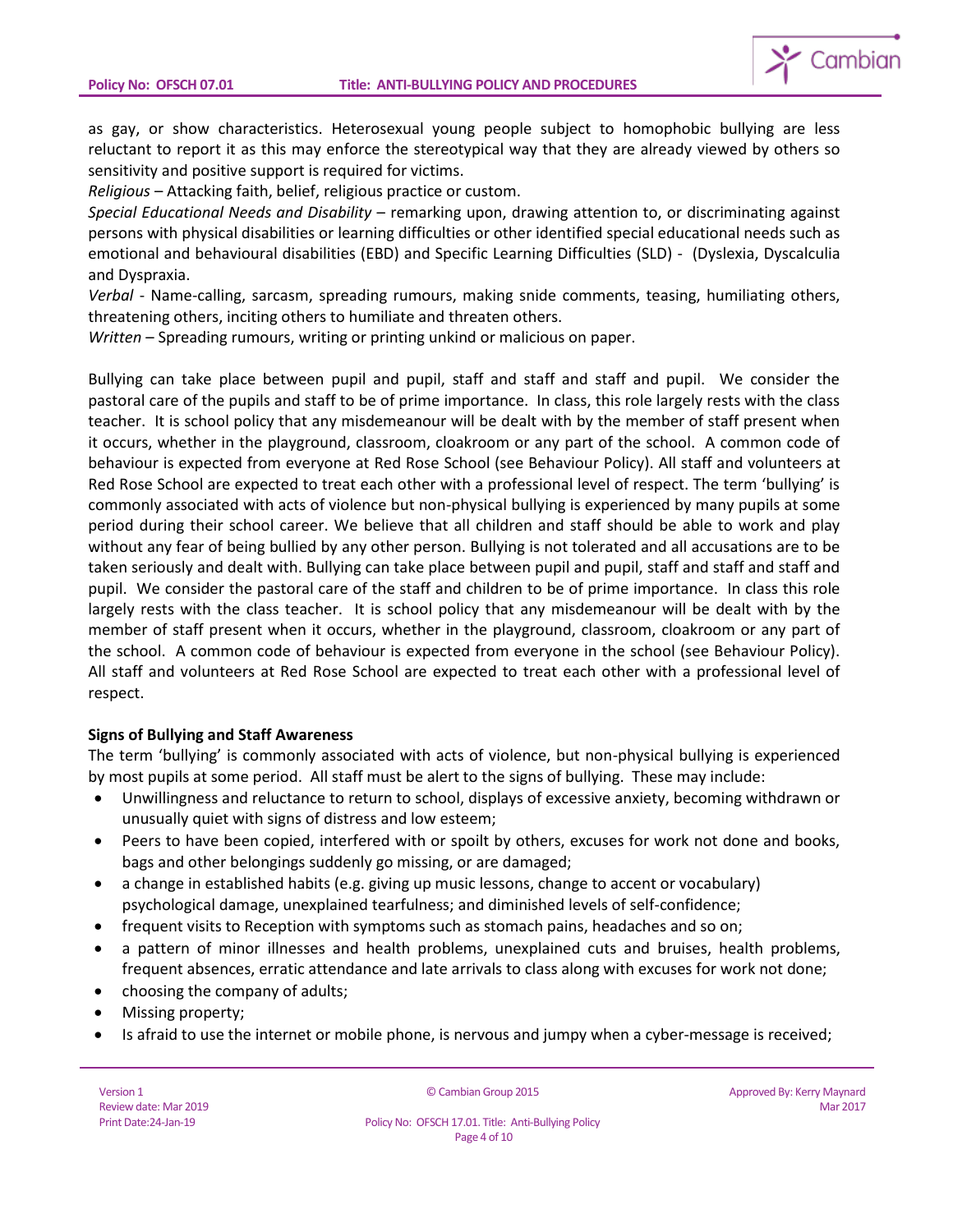

- Asks for extra pocket money or starts stealing money (to pay bully) displaying repressed body language and poor eye contact, difficulty in sleeping, experiences nightmares;
- Talking of suicide or running away;
- Verbal taunts and pupils sitting on their own and pupils left out of activity groups during lessons or play activities and gives improbable excuses for any of the above

Although there may be other causes for some of the above symptoms, a repetition of, or a combination of these possible signs of bullying should be investigated by parents and teachers. Classes have a worryprocedure chart called 'What to do if you are worried' which is discussed and referred to.

## **Strategies**

We will work to prevent and eliminate any form of bullying by:

- promoting good behaviour and positive relationships based on mutual respect.
- making pupils fully aware of the school's policy through, for example, a list of expectations;
- ensuring pupils understand that if they have been bullied or have witnessed bullying, they should tell a member of staff, their parents or any helpful adult or friend;
- promoting anti-bullying using educational elements such as our scheme for Personal, Social, Health, Economic education (PSHE)education assemblies, circle time, projects, drama, stories, literature, with discussion of differences between people and the importance of avoiding prejudice based language;
- developing Social and Emotional Aspects of Learning (SEAL) throughout Red Rose School and the curriculum;
- informing parents by various means of the school's anti-bullying policy whilst encouraging them to support it;
- providing counselling and help for victims of bullies and for bullies themselves ;
- imposing reasonable, proportionate and consistent sanctions as and when necessary;
- developing initiatives to raise awareness of the negative impact of bullying by any member of our community such as an anti-bullying assembly and peer mentoring;
- familiarising all staff at Red Rose School with the anti-bullying policy through In-Service training and Professional Development to ensure it is applied consistently and fairly and by showing respect for all members of the school community, they act as good role models for pupils.

Red Rose School's Anti-bullying Policy is dovetailed with the Behaviour Management Policy (with support for the victim and the bully) and makes it clear what the sanctions are for bullying. At Red Rose School we implement disciplinary sanctions that reflect the seriousness of an incident and convey a deterrent effect. If necessary, strong sanctions, such as exclusion, would be used in cases of severe and persistent bullying. It is incumbent on Red Rose School to have clear policies that are communicated to parents, pupils and staff, along with creating an environment of good behaviour and respect, with helpful examples set by staff and older pupils inclusive of the celebration of success. Integral to our policy is involving parents and making sure pupils are clear about the part they can play to prevent bullying, including when they find themselves as bystanders. Handling of a bullying incident is given much thought to ensure that the facts are fully known, agreed and understood by the bully/ies and the victim(s). Bullying instances are reported and recorded so that patterns can be identified. Children are encouraged to share their concerns with the adults responsible for them. Staff will consult with the Headteacher or other senior manager knowing that their response will be sympathetic and appropriate.

© Cambian Group 2015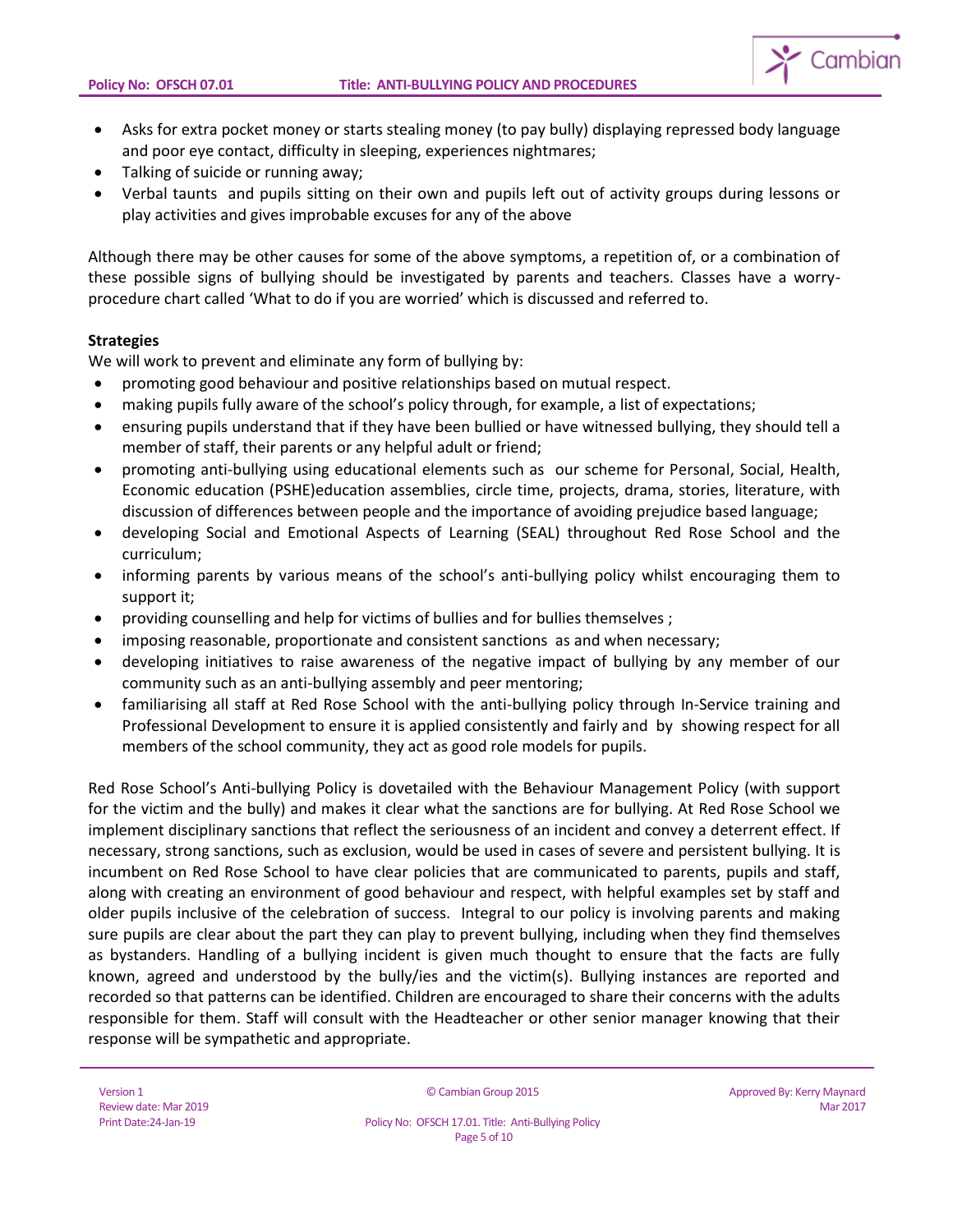

## **The Role of the Staff**

The ethos and working philosophy of Red Rose School means that all staff actively supports children to have respect for each other and for other people's property. Kind and polite behaviour is regularly acknowledged and rewarded. Children are actively involved in the prevention of bullying. School rules are apparent in all classes and support our commitment to anti-bullying practice.

All the staff in our school takes all forms of bullying seriously, and seek to prevent it from taking place. All staff needs to be aware of any obvious or subtle hurtful conduct in lessons.

## **The Role of the Staff**

- The ethos and working philosophy of Red Rose School means that all staff actively supports children to have respect for each other and for other people's property. Kind and polite behaviour is regularly acknowledged and rewarded.
- Children are actively involved in the prevention of bullying.
- School rules are apparent in all classes and support our commitment to anti-bullying practice.
- All the staff in our school takes all forms of bullying seriously, and seek to prevent it from taking place.
- All staff needs to be aware of any obvious or subtle hurtful conduct in lessons.

## **Procedures**

It is important that all staff be alert to early signs of distress in pupils. If a member of staff witnesses a bullying incident, in any form, or is approached by a pupil about bullying, they should investigate the incident without delay according to the agreed procedures that are as follows:

- Pupils should be reminded of the standards of behaviour expected
- The teacher will investigate the incident and see the pupil/s involved. The details are then passed to the schools designated safeguarding officer and Deputy Head who need to be kept informed of any instances of bullying.
- Parents will always be informed if their child has been found to be either a victim or a perpetrator of a bullying incident.
- Victims, alleged bullies and witnesses should be interviewed separately by the teacher/ teaching assistant first involved and are required to write down independent accounts of the incidents/situations. In the course of this procedure enquiries should be made to ascertain whether or not the alleged bully has been involved in similar incidents involving this or other pupils, thus enabling patterns of behaviour to be established.
- These records are then shared with the Deputy Head who will then read the accounts and arrange a meeting with the pupils involved.
- Bullying which is of a serious nature, or recurrent or persistent then the Head teacher should be informed as a matter of urgency.
- The school will continue to monitor the wellbeing of the victim and the behaviour of the bully. Meet with the victim on the review date to determine whether the bully/ies have stopped their behaviour. If the bullying has stopped comment favourably to the bully, inform staff that the problem has stopped. Inform the Head teacher if the bullying has continued. The Head teacher will then take appropriate action.

© Cambian Group 2015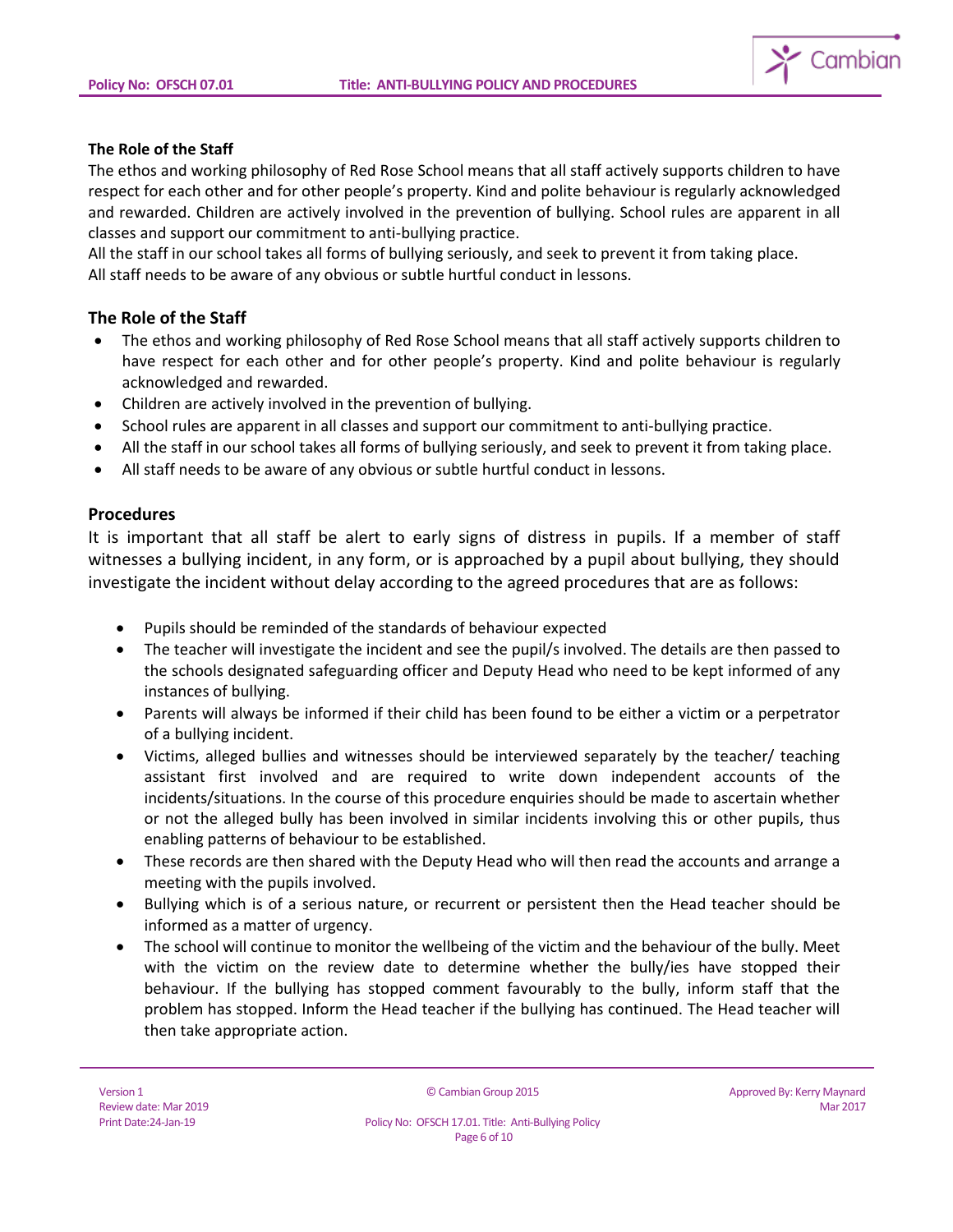

• It should always be acknowledged that on rare occasions some pupils set themselves up as victims, and the reasons for this should be thoroughly investigated and appropriate support given. In the course of this procedure enquiries should be made to ascertain whether or not the alleged bully has been involved in similar incidents involving this or other pupils, thus enabling patterns of behaviour to be established.

## **Staff should:**

- Be continually aware, watchful and available promoting good behaviour and encourage the care of others;
- Ensure pupils are appropriately supervised report all cases of bullying to the Deputy Head Teacher and the schools designated safeguarding officer.

## **Staff Training**

We raise awareness of staff through training, so that the principles of the anti-bullying policy are understood, action is defined to resolve and prevent problems and sources of support are available. Where appropriate we can invest in specialised skills to understand the needs of the pupils, including those with special educational needs and disabilities, and lesbian, gay, bisexual and transgender (LGBT) pupils

#### **Cyber-bullying Preventative Measures**

In accordance with legislative requirements we have a whole school approach to e-safety. This includes annual update training for staff regarding e-safety. The school also organises annually an awareness session for parents with regards to e-safety. We expect all pupils to adhere to the safe use of the internet as detailed in our ICT-Based Forms of Abuse (including Cyber-Bullying) Policy. Also please see our E-safety Policy.

## **The Procedures for Pupils**

Pupils are encouraged to tell anybody they trust if they are being bullied, and if the bullying continues, they must keep on letting people know. Pupils are invited to tell us their views about a range of school issues, including bullying, in various pupil questionnaires.

## **For children who are being bullied - Remember bullies thrive on silence**

- If you are being bullied tell someone, preferably a trusted adult
- If you can, write down everything that has been said or done to hurt you.
- Be careful only to write down things that have really happened.
- Do not blame yourself it is not your fault
- Make friends or stay around others
- If worried, stay near a playground lady or school mentor at break
- Expensive items and large sums of money should be left at home
- Try not to show you are upset
- Try to ignore it at the time of the incident Stay calm walk away to safety.

### **For children who see someone being bullied**

If you see someone being bullied or in distress **ACT**. Watching or doing nothing can suggest support of the bully**.**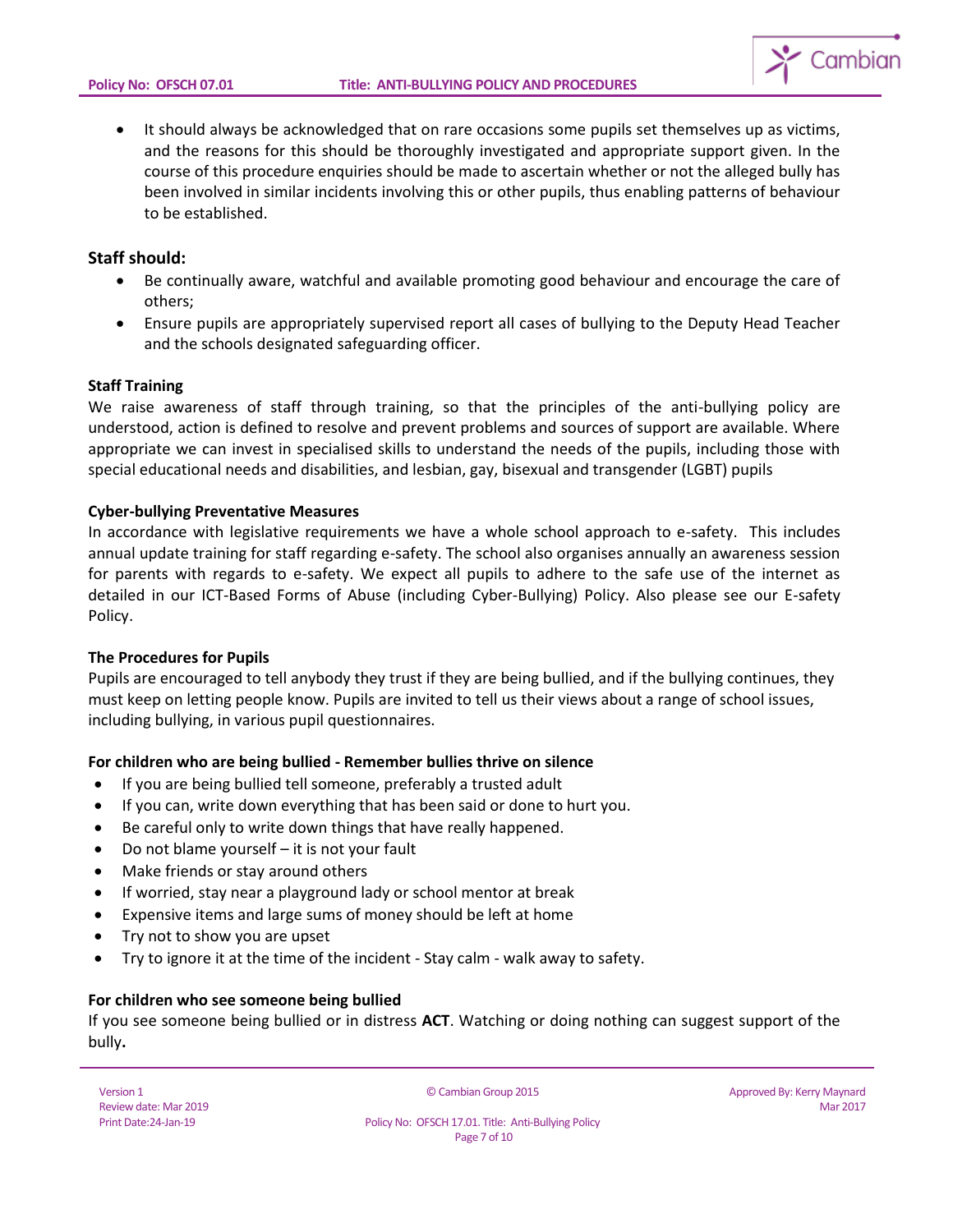

Tell an adult immediately

Try to be a friend to the person who is being bullied

Ask if they feel they can talk to someone. If they won't talk to someone and you are worried about them, go to a trusted adult.

Never join in with a bully – physically, verbally or by isolating another child

# **For children who are using bullying behaviour**

Recognise that your behaviour is seen as bullying – physically, verbally, or by isolating; this is wrong and can have a long lasting effect on others

Even if you think that bullying is just a laugh, children who are bullied and those who care for them, feel very scared and/or upset

If you are angry and upset about something, talk about it with a trusted friend or adult, instead of taking it out on someone else

A bully doesn't have many true friends

Change your bullying behaviour straightaway and become a 'hero' not a 'baddie'

Speak to an adult about your bullying behaviour

# **Involvement of Parents/Carers/Guardians (including clear policies communicated to parents)**

We have clear policies communicated to parents, pupils and staff to create a helpful environment of integrity and respect. This will be achieved through staff members communicating with parents regularly and setting a good example for the pupils. Through the involvement of parents the school aims to show pupils the part they can play in preventing and dealing with bullying. Parents have a responsibility to:

Support the school's anti-bullying policy, actively encouraging their child to be a positive member of the school.

Contact their child's class teacher immediately if they are concerned that their child might be being bullied, or who suspect that their child may be the perpetrator of bullying.

Contact the Headteacher if they are not satisfied that their concerns have not been dealt with appropriately. Parents will be asked to come in to a meeting to discuss the problem.

Allow the school to resolve the problem with the bully/ies and their parents.

Encourage their child to behave responsibly and punctually on entering and leaving the school site. The school strongly urges parents not to incite their child to defend themselves through the use of inappropriate language or behaviour.

Be aware that bullies have often been victims themselves.

In the case of cyber bullying, e.g messages on MSN, chat rooms, emails & texts, pupils should be encouraged to keep a record of the date and time of any offensive message(s), save it and bring it to a trusted adult.

# **Action should then be taken with regard to each of the following:**

Advice and support for the victim is in accordance with the school's behaviour management policy.

Sanctions imposed will be relative to the age of the child. The bully must understand what they have done and why the sanctions are being applied. Support for the bully is in accordance with the school's behavior management policy.

Giving general information to all staff, through daily staff briefing and staff meetings, of incidents of bullying, mentioning the type of incident and the individuals involved.

© Cambian Group 2015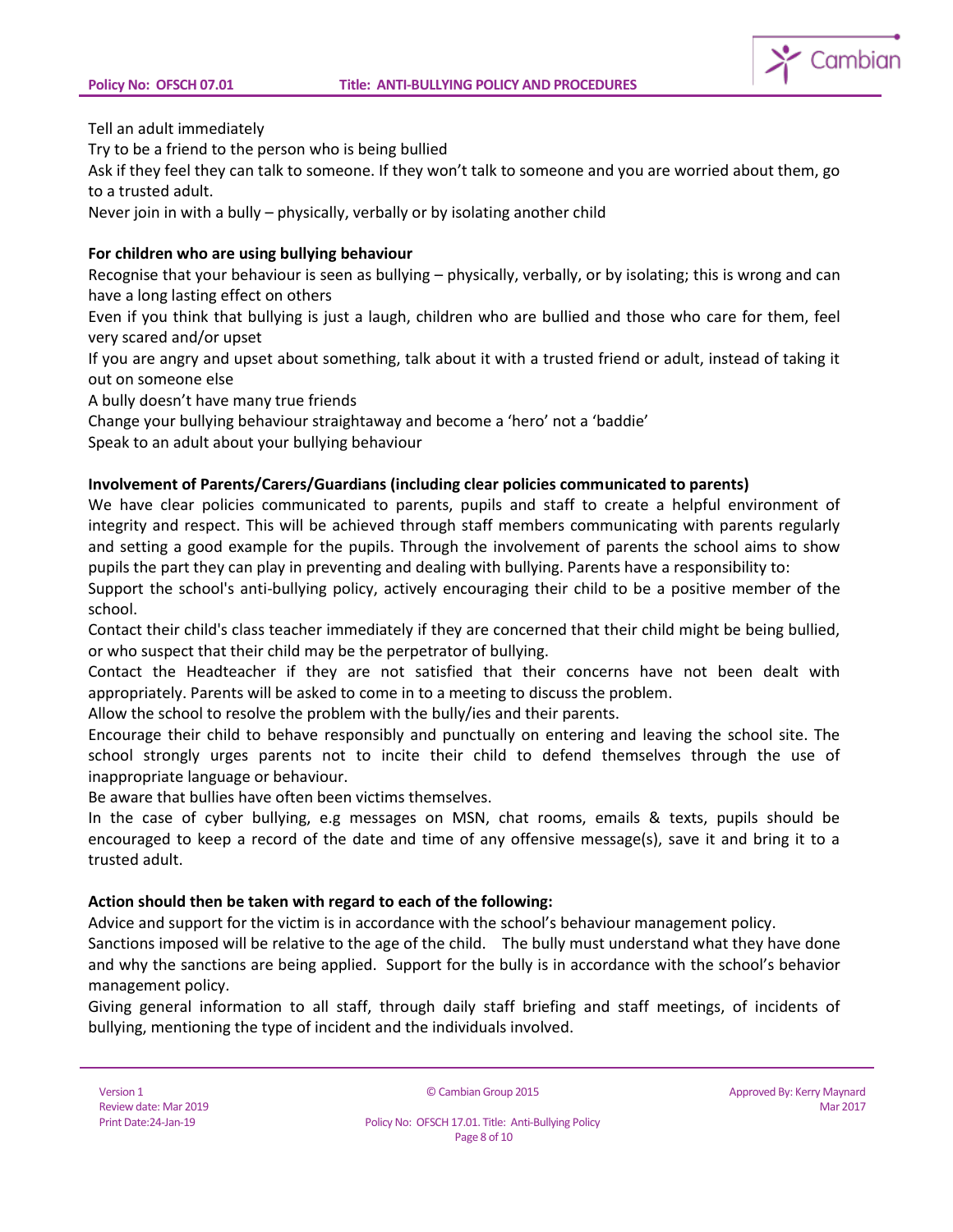

The above process and sanctions should impress on the person instigating any act of bullying that:

- their action is totally unacceptable;
- it is meant as a deterrent to enabling repeat behaviour and;
- it is a signal to other members of the community that bullying is not tolerated

#### **Prevention**

Red Rose School uses the following methods for helping pupils to prevent bullying. As and when appropriate, these may include:

• the school rules through circle time, (PSHE) education and citizenship activities along with SEAL and Assembly;

- social stories and drawings about bullying;
- reading stories about bullying or having them read to a class or assembly;
- making up role-plays and
- providing emotional support to give each child the opportunity to express how they feel.

#### **Methods:**

- We watch for early signs of distress in children.
- We listen, believe act and give reassurance when a child(ren) communicates that they are being bullied.
- We intervene to stop the child who is bullying from harming the other child or children.
- We help and explain to the child doing the bullying why his or her behaviour is unacceptable.

## **Appreciating the Seriousness of Bullying**

Everybody has the right to be treated with respect. Bullying children need to learn different ways of behaving. The School has a responsibility to respond promptly and effectively to issues of bullying. Children who bully must face sanctions, which are outlined in our Behaviour Policy. The sanctions might include apologising to the victim or, in extreme circumstances, exclusion.

## **Pupils' Response to Bullying**

Pupils mainly respond to bullying behaviour in one of four ways. They can:

- actively encourage the bullying behaviour
- passively support the bullying behaviour
- passively reject the bullying behavior
- actively challenge the bullying behaviour

#### **Classroom Management**

Teachers' classroom management will link strongly to the School Behaviour Policy. This includes a positive ethos with emphasis on the dignity of each pupil, on praise and reward, rather than punishment. The skills of self-discipline must be learnt early in life. All pupils will know that their teacher is the person to whom they can talk in confidence. Pupils will be given the opportunity in class to discuss bullying and how to deal with it. Pupils will be encouraged to discuss how they get on with others and how to form positive attitudes towards them. This includes a review of what friendship really is and how to treat everyone with dignity and respect. Teachers will be aware that they can radically affect the incidence of bullying and that it must always be taken seriously.